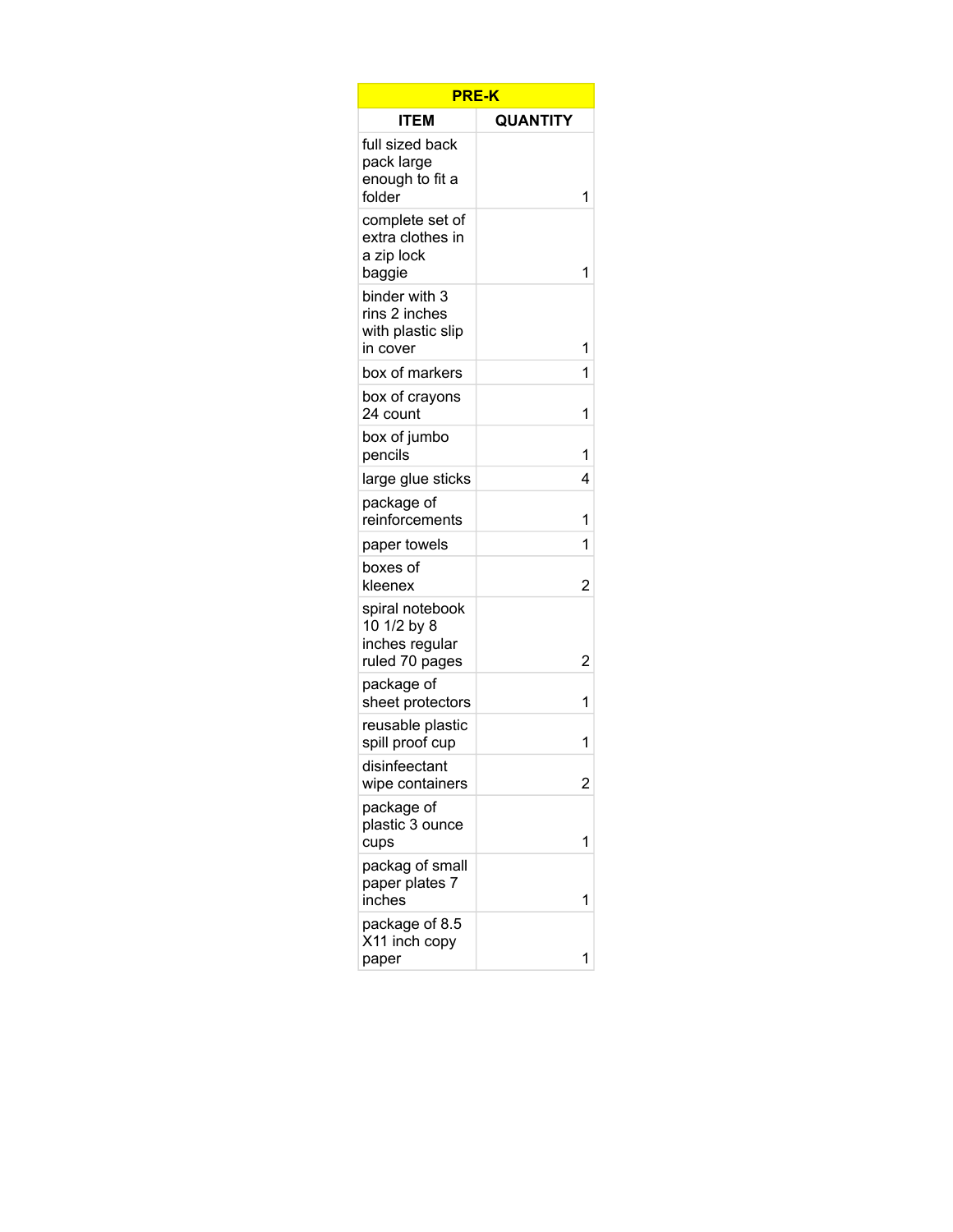| <b>KINDERGARTEN</b>                                                          |                         |  |
|------------------------------------------------------------------------------|-------------------------|--|
| <b>ITEM</b>                                                                  | <b>QUANTITY</b>         |  |
| full sized back<br>pack large<br>enough to fit a<br>folder                   | 1                       |  |
| folders with<br>pockets and<br>prongs                                        | $\overline{c}$          |  |
| scissors                                                                     | 1                       |  |
| box of markers                                                               | 1                       |  |
| box of crayons<br>24 count                                                   | $\overline{\mathbf{c}}$ |  |
| pencil pouch                                                                 | 1                       |  |
| 24 count pencils                                                             | 1                       |  |
| large glue sticks                                                            | 3                       |  |
| pink erasers                                                                 | $\overline{\mathbf{c}}$ |  |
| paper towels                                                                 | $\overline{c}$          |  |
| dry erease<br>markers                                                        | $\overline{2}$          |  |
| boxes of<br>kleenex                                                          | $\overline{2}$          |  |
| one subject<br>notebooks<br>spiral<br>notebooks<br>regular ruled 70<br>pages | 2                       |  |
| pack of<br>construction<br>paper                                             | 1                       |  |
| reusable plastic<br>spill proof cup                                          | 1                       |  |
| disinfeectant<br>wipe containers                                             | 2                       |  |
| package of 8.5<br>X11 inch copy<br>paper                                     | $\overline{c}$          |  |
| large hand<br>sanitizar                                                      | 2                       |  |
| Pair earbuds or<br>collapsable<br>headphones<br>with<br>microphone           | 1                       |  |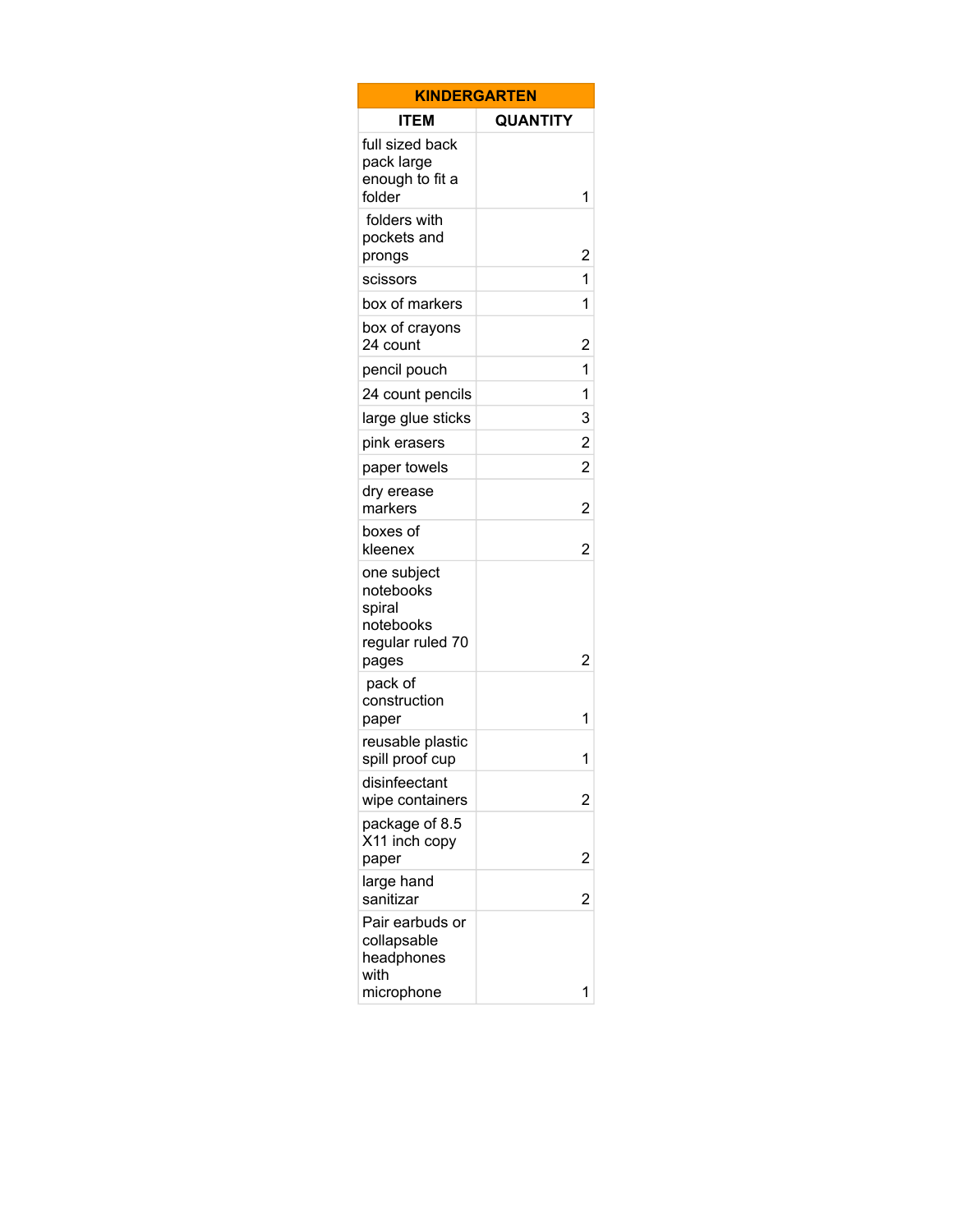| <b>1st GRADE</b>                                             |                 |
|--------------------------------------------------------------|-----------------|
| <b>ITEM</b>                                                  | <b>QUANTITY</b> |
| Pair earbuds or collapsable headphones with microphone       | 1               |
| 1 inch black Avery binder with plastic sleeve                | 1               |
| dry erase markers                                            | 5               |
| 10 count markers                                             | 2               |
| glue sticks                                                  | 4               |
| colored pencils                                              | 1               |
| hard pencil case                                             | 1               |
| package of #2 pencils (sharpened if possible)                | 1               |
| erasers                                                      | 2               |
| pair of scissors                                             | 1               |
| 8.5x11" Copy paper reams                                     | 2               |
| Kleenex                                                      | 1               |
| paper towels                                                 | 1               |
| box of bags-sandwich bags for Girls and Gallon Size for Boys | 1               |
| Highlighters                                                 | $\overline{2}$  |
| <b>Index Cards</b>                                           | 1               |
| Single Subject WIDE ruledNotebooks                           | 3               |
| Folders with holes for a binder                              | 5               |
| santizing wipes                                              | 2               |
| full size backpack large enough to fit a folder              | 1               |
| reusable washable non-spill cup labeled                      | 1               |
| hard ruler                                                   | 1               |
| enclosed pencil sharpener                                    | 1               |
| crayons 24 ct                                                | 1               |
| construction paper                                           | 1               |
| thick pencils 2 ct                                           | 1               |
| markers (thin)                                               | 1               |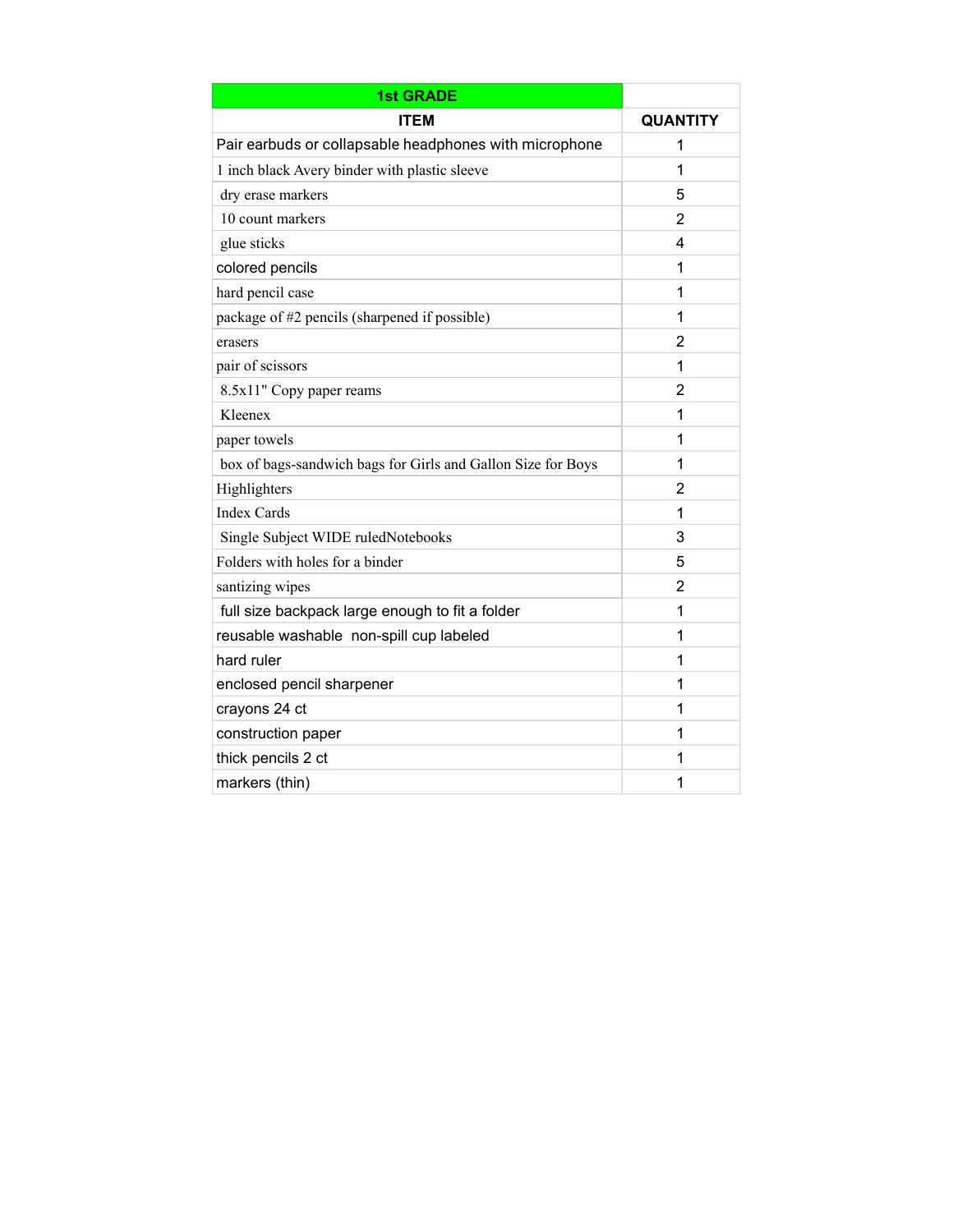| <b>2ND GRADE</b>                                                                                                                                                                                                                                                                                                                 |                |  |  |
|----------------------------------------------------------------------------------------------------------------------------------------------------------------------------------------------------------------------------------------------------------------------------------------------------------------------------------|----------------|--|--|
| ITEM                                                                                                                                                                                                                                                                                                                             | QUANTITY       |  |  |
| large boxes of kleenex                                                                                                                                                                                                                                                                                                           | 2              |  |  |
| bottles of hand sanitizer                                                                                                                                                                                                                                                                                                        | $\overline{c}$ |  |  |
| box of gallon ziploc bags                                                                                                                                                                                                                                                                                                        | 1              |  |  |
| containers of Clorox<br>Wipes                                                                                                                                                                                                                                                                                                    | 2              |  |  |
| paper towel roll                                                                                                                                                                                                                                                                                                                 | 1              |  |  |
| packages of 8 1/2 X11<br>copy paper                                                                                                                                                                                                                                                                                              | 2              |  |  |
| plastic coated pocket<br>folders                                                                                                                                                                                                                                                                                                 | 4              |  |  |
| widerule notebooks                                                                                                                                                                                                                                                                                                               | 3              |  |  |
| post-it notes (yellow)                                                                                                                                                                                                                                                                                                           | 4              |  |  |
| package of 24 crayons                                                                                                                                                                                                                                                                                                            | 1              |  |  |
| package of markers (<br>thick)                                                                                                                                                                                                                                                                                                   | 1              |  |  |
| package of colored pencils                                                                                                                                                                                                                                                                                                       | 1              |  |  |
| glue sticks                                                                                                                                                                                                                                                                                                                      | 8              |  |  |
| 8 dry erase markers(<br>prefer black)                                                                                                                                                                                                                                                                                            | 1 package      |  |  |
| pink erasers                                                                                                                                                                                                                                                                                                                     | 8              |  |  |
| dry erase eraser                                                                                                                                                                                                                                                                                                                 | 1              |  |  |
| #2 pencils (presharpened)                                                                                                                                                                                                                                                                                                        | 24             |  |  |
| scissors                                                                                                                                                                                                                                                                                                                         | 1              |  |  |
| in/ cm ruler                                                                                                                                                                                                                                                                                                                     | 1              |  |  |
| Pencil Pouch (soft)                                                                                                                                                                                                                                                                                                              | 1              |  |  |
| small pencil sharpener<br>(with cover)                                                                                                                                                                                                                                                                                           | 1              |  |  |
| 1 package notebook paper                                                                                                                                                                                                                                                                                                         | 1              |  |  |
| Pair earbuds or<br>collapsable headphones                                                                                                                                                                                                                                                                                        | 1              |  |  |
| For Religion Class: Dual<br>Notebook: 8.5 x 11, 100<br>pages (example: https:<br>//www.amazon.com/Dual-<br>Notebook-Blank-Lined-<br>Alternating/dp/197569519<br>4) (Note: Please have<br>your child also bring their<br>OLD Dual Notebook we<br>used for religion class in<br>1st grade if they still have<br>paper/space in it. | 1              |  |  |
| Pair earbuds or<br>collapsable headphones<br>with microphone                                                                                                                                                                                                                                                                     | 1              |  |  |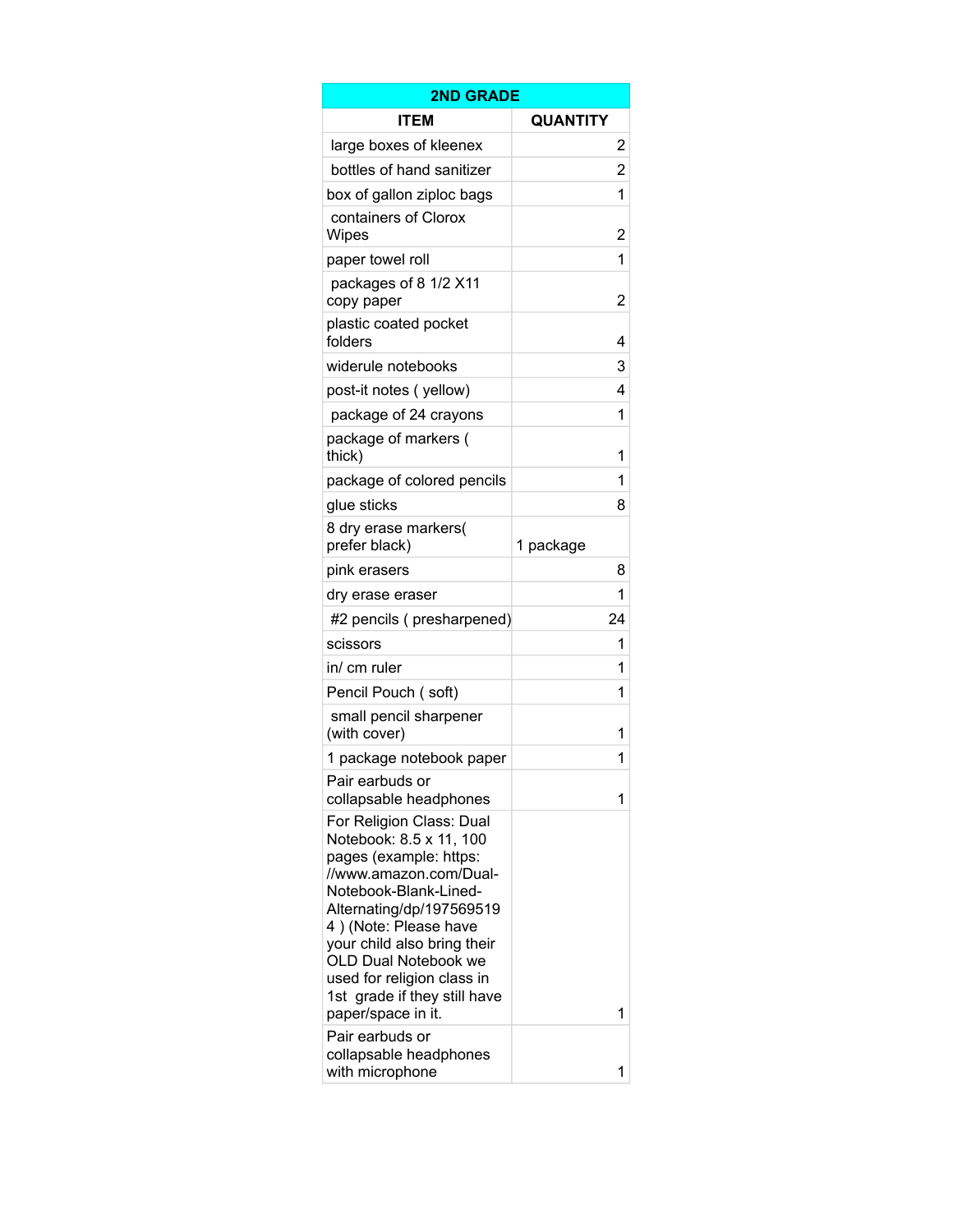| 3rd GRADE                                                                                                                                                                                                                                                                                                                               |                 |
|-----------------------------------------------------------------------------------------------------------------------------------------------------------------------------------------------------------------------------------------------------------------------------------------------------------------------------------------|-----------------|
| <b>ITEM</b>                                                                                                                                                                                                                                                                                                                             | <b>QUANTITY</b> |
| large boxes of<br>kleenex                                                                                                                                                                                                                                                                                                               | 2               |
| bottles of hand<br>sanitizer                                                                                                                                                                                                                                                                                                            | 2               |
| containers of<br>Clorox Wipes                                                                                                                                                                                                                                                                                                           | 2               |
| paper towel roll                                                                                                                                                                                                                                                                                                                        | $\overline{2}$  |
| packages of 8<br>1/2 X11 copy<br>paper                                                                                                                                                                                                                                                                                                  | 2               |
| plastic coated<br>pocket folders<br>(1-red, 1-blue,<br>1-green, 1-<br>purple, 1-<br>yellow, 1-<br>orange                                                                                                                                                                                                                                | 6               |
| wide rule<br>notebooks (1-<br>blue, 1-purple,<br>1-green)                                                                                                                                                                                                                                                                               | 3               |
| wide rule<br>composition                                                                                                                                                                                                                                                                                                                |                 |
| books<br>post-it notes<br>(yellow)                                                                                                                                                                                                                                                                                                      | 3<br>4          |
| package of 24<br>crayons                                                                                                                                                                                                                                                                                                                | 1               |
| package of<br>markers (thick<br>or thin)                                                                                                                                                                                                                                                                                                | 1               |
| package of<br>colored pencils                                                                                                                                                                                                                                                                                                           | 1               |
| gluesticks                                                                                                                                                                                                                                                                                                                              | 8               |
| dry erase<br>markers (thin)                                                                                                                                                                                                                                                                                                             | 8               |
| <b>Pink Eraser</b>                                                                                                                                                                                                                                                                                                                      | 2               |
| #2 pencils (<br>presharpened)                                                                                                                                                                                                                                                                                                           | 24              |
| pair scissors                                                                                                                                                                                                                                                                                                                           | 1               |
| cm/ inch ruler                                                                                                                                                                                                                                                                                                                          | 1               |
| pencil POUCH<br>(soft)                                                                                                                                                                                                                                                                                                                  | 1               |
| small pencil<br>sharpener (with<br>cover)                                                                                                                                                                                                                                                                                               | 1               |
| Pair earbuds or<br>collapsable<br>headphones<br>with<br>microphone                                                                                                                                                                                                                                                                      | 1               |
| For Religion<br>Class: Dual<br>Notebook: 8.5 x<br>11, 100 pages<br>(example: https:<br>//www.amazon.<br>com/Dual-<br>Notebook-<br>Blank-Lined-<br>Alternating/dp/1<br>975695194)<br>(Note: Please<br>have your child<br>also bring their<br>OLD Dual<br>Notebook we<br>used for religion<br>class in 2nd<br>grade if they still<br>have |                 |
| paper/space in<br>it.                                                                                                                                                                                                                                                                                                                   | 1               |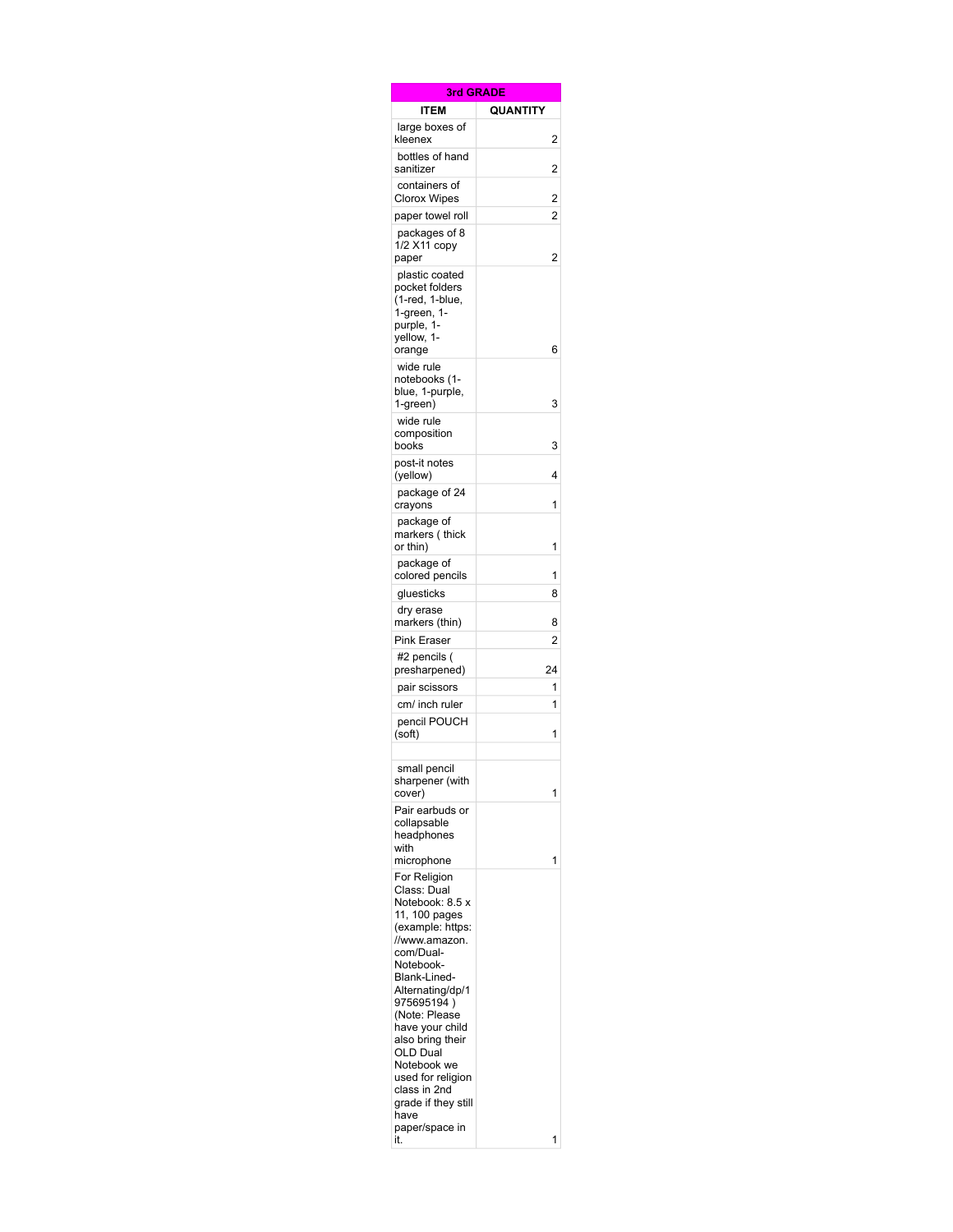| <b>4th GRADE</b>                                                                                                                                                                                                                                                                                                |                 |              |
|-----------------------------------------------------------------------------------------------------------------------------------------------------------------------------------------------------------------------------------------------------------------------------------------------------------------|-----------------|--------------|
| <b>ITEM</b>                                                                                                                                                                                                                                                                                                     | <b>QUANTITY</b> |              |
| For Religion Class: Dual Notebook: 8.5 x 11,<br>100 pages (example: https://www.amazon.<br>com/Dual-Notebook-Blank-Lined-<br>Alternating/dp/1975695194) (Note: Please<br>have your child also bring their OLD Dual<br>Notebook we used for religion class in 3rd<br>grade if they still have paper/space in it. | 1               | for religion |
| folder                                                                                                                                                                                                                                                                                                          | 1               | for religion |
| Large Tissue box                                                                                                                                                                                                                                                                                                | 2               |              |
| Bottles of hand sanitizer                                                                                                                                                                                                                                                                                       | $\overline{2}$  |              |
| Paper Towel Roll                                                                                                                                                                                                                                                                                                | 2               |              |
| Clorox wipes                                                                                                                                                                                                                                                                                                    | 1               |              |
| 8 x 11.5 Printer paper                                                                                                                                                                                                                                                                                          | 3               |              |
| plastic coated pocket folders (1-red, 1-blue,<br>1-green, 1-purple, 1-yellow, 1-orange                                                                                                                                                                                                                          | 6               |              |
| 1 inch white binder withc lear front cover<br>pocket                                                                                                                                                                                                                                                            | 2               |              |
| Plastic Binder dividers (1 red, 1 yellow, 1<br>blue, 1 green, 1 purple)                                                                                                                                                                                                                                         | 5               |              |
| wide rule notebooks 1 subject (1-blue, 1-<br>purple, 1-pink, 1- green)                                                                                                                                                                                                                                          | 4               |              |
| Composition notebook (1 - red, 1 - yellow,<br>1 - blue, 1- orange)                                                                                                                                                                                                                                              | 4               |              |
| #2 Pencils (pre-sharpened)                                                                                                                                                                                                                                                                                      | 24              |              |
| Pens (black, red)                                                                                                                                                                                                                                                                                               | 10 pk each      |              |
| Yellow highlighters (thin)                                                                                                                                                                                                                                                                                      | 5               |              |
| Dry erase markers (thin BLACK)                                                                                                                                                                                                                                                                                  | 5               |              |
| Package of 24 crayons                                                                                                                                                                                                                                                                                           | 1               |              |
| Package of markers (thick or thin)                                                                                                                                                                                                                                                                              | 1               |              |
| Package of colored pencils                                                                                                                                                                                                                                                                                      | 1               |              |
| Gluesticks                                                                                                                                                                                                                                                                                                      | 4               |              |
| Post-it notes (yellow)                                                                                                                                                                                                                                                                                          | 4               |              |
| <b>Pink Eraser</b>                                                                                                                                                                                                                                                                                              | $\overline{2}$  |              |
| Pair scissors                                                                                                                                                                                                                                                                                                   | 1               |              |
| cm/ inch ruler                                                                                                                                                                                                                                                                                                  | 1               |              |
| Protractor                                                                                                                                                                                                                                                                                                      | 1               |              |
| Pencil POUCH (soft)                                                                                                                                                                                                                                                                                             | 1               |              |
| Small pencil sharpener (WITH cover)                                                                                                                                                                                                                                                                             | 1               |              |
| Earbud headphones with straight plug and<br>microphone                                                                                                                                                                                                                                                          | 1               |              |
| Sharpies (thin)                                                                                                                                                                                                                                                                                                 | 4               |              |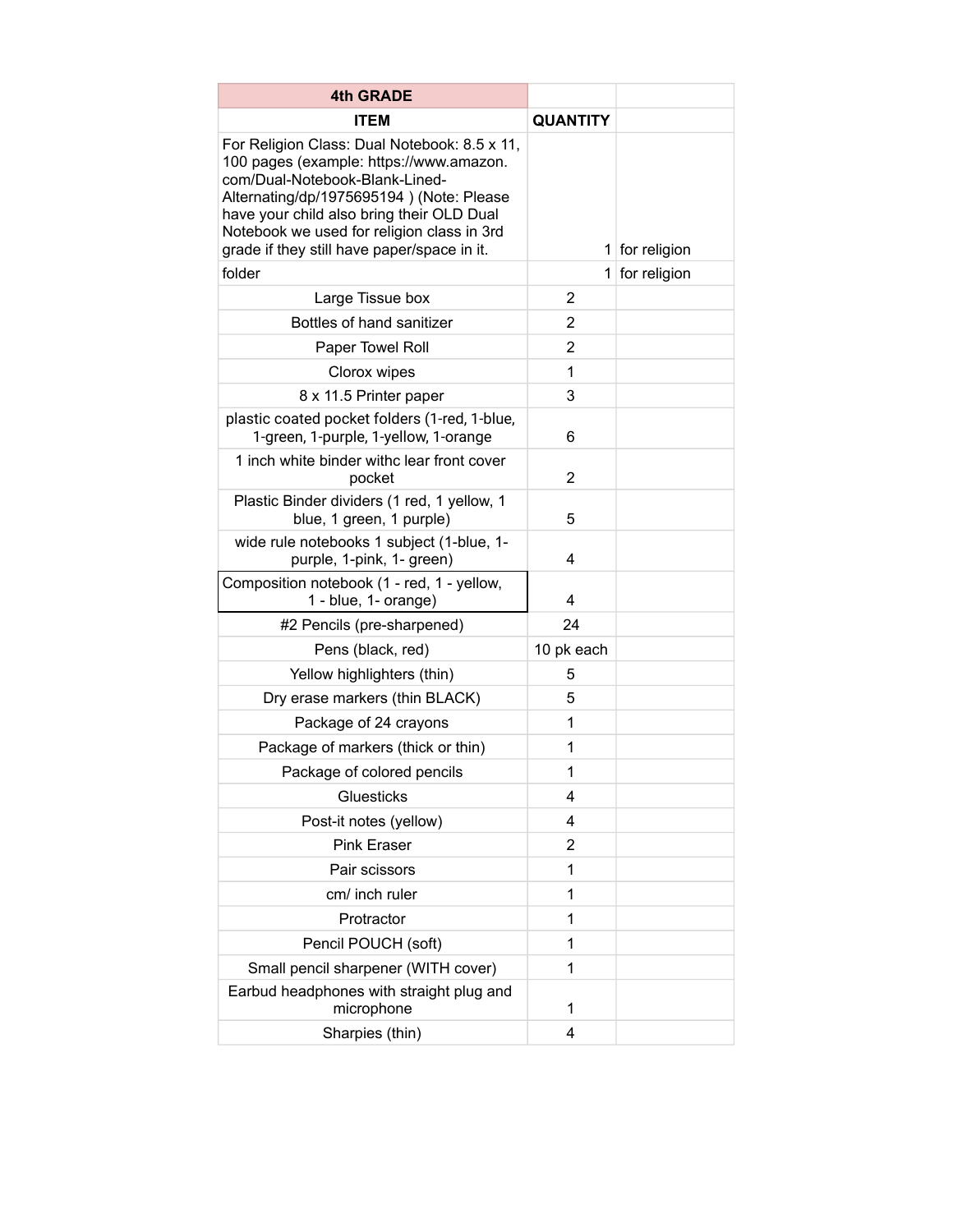| <b>5th GRADE</b>                                                                  |                 |                  |                           |  |
|-----------------------------------------------------------------------------------|-----------------|------------------|---------------------------|--|
| <b>ITEM</b>                                                                       | <b>QUANTITY</b> |                  |                           |  |
| Notebook                                                                          |                 | $1$ for religion |                           |  |
| folder                                                                            |                 | $1$ for religion |                           |  |
| Large Tissue box                                                                  | 1               |                  |                           |  |
| Bottles of hand sanitizer                                                         | 1               |                  |                           |  |
| Paper Towel Roll                                                                  | $\overline{2}$  |                  |                           |  |
| Clorox wipes                                                                      | 1               |                  |                           |  |
| 8 x 11.5 Printer paper                                                            | $\overline{2}$  |                  |                           |  |
| Wide Rule Filler Paper (175 Count)                                                | 1               |                  |                           |  |
| Plastic folder (1 - red, 1- yellow, 1 - blue, 1 - green, 1 -<br>purple, 1 - pink) | 6               |                  |                           |  |
| 1 in white binder w/clear front cover pocket                                      | $\overline{2}$  |                  |                           |  |
| Plastic Binder dividers (1 red, 1 yellow, 1 blue, 1 green, 1<br>purple)           | 5               |                  |                           |  |
| Spiral notebook (1 - blue, 1 - pink, 1 - purple)                                  | 3               |                  |                           |  |
| Composition notebook (1 - red, 1 - yellow, 1 - green, 1 -<br>black)               | 4               |                  |                           |  |
| #2 Pencils (pre-sharpened)                                                        | 24              |                  |                           |  |
| Pens (black, red)                                                                 | 10 pk each      |                  | ELA - Red                 |  |
| Yellow highlighters (thin)                                                        | 5               |                  | Writing/Grammar - Yellow  |  |
| Dry erase markers (thin BLACK)                                                    | 5               |                  | Math - Blue               |  |
| Package of 24 crayons                                                             | 1               |                  | Science - Green           |  |
| Package of markers (thick or thin)                                                | 1               |                  | Social Studies - Purple   |  |
| Package of colored pencils                                                        | 1               |                  | Religion Enrichment- Pink |  |
| Gluesticks                                                                        | 8               |                  |                           |  |
| Post-it notes (yellow)                                                            | 4               |                  |                           |  |
| <b>Pink Eraser</b>                                                                | $\overline{c}$  |                  |                           |  |
| Pair scissors                                                                     | $\mathbf{1}$    |                  |                           |  |
| cm/ inch ruler                                                                    | 1               |                  |                           |  |
| Protractor                                                                        | 1               |                  |                           |  |
| Pencil POUCH (soft)                                                               | 1               |                  |                           |  |
| Small pencil sharpener (WITH cover)                                               | 1               |                  |                           |  |
| Earbud headphones with straight plug and microphone                               | 1               |                  |                           |  |